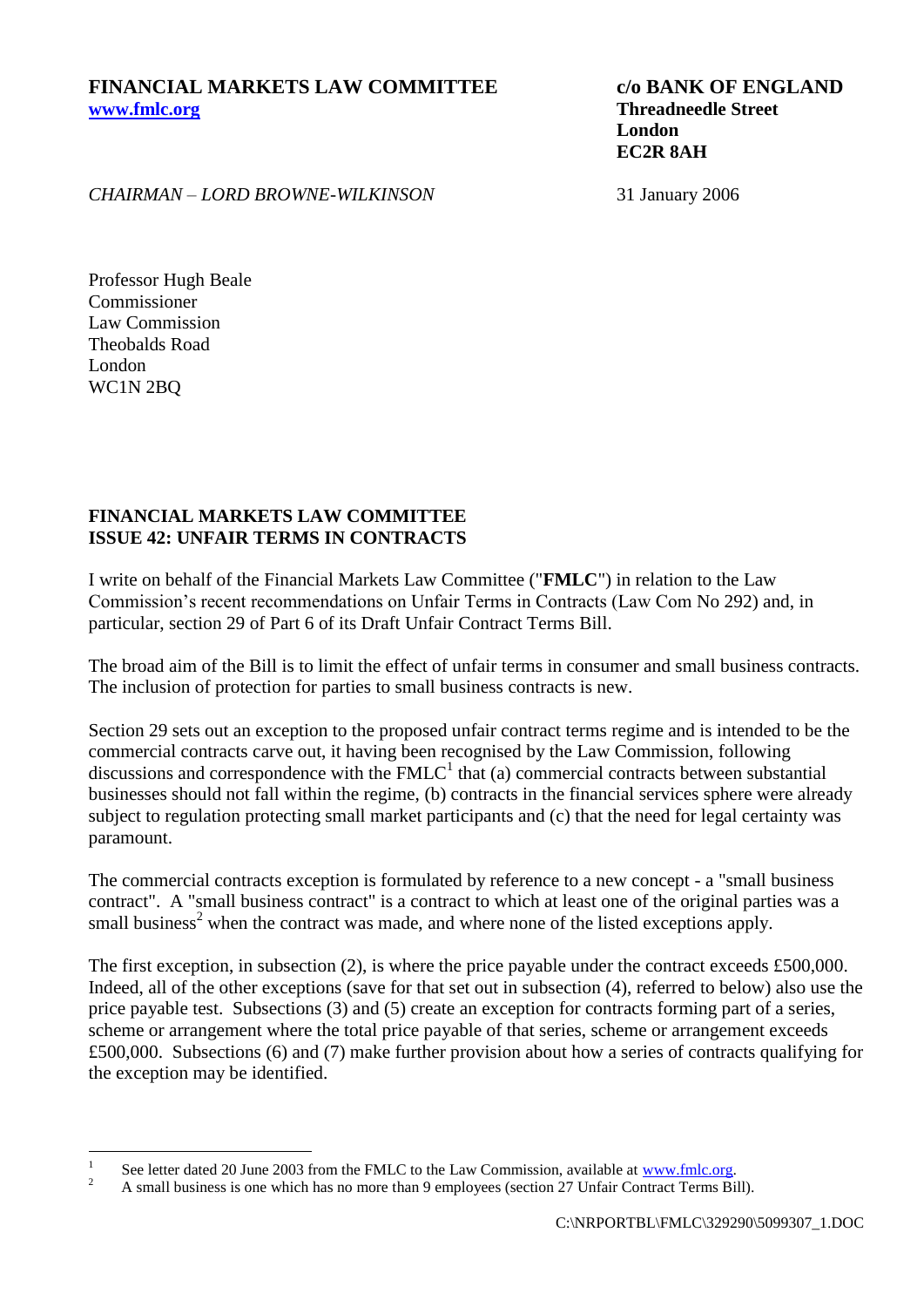Subsection (4) creates an exception for contracts for financial services where the provision of the services is a regulated activity performed by an authorised person or an exempt person. The terms "authorised person", "exempt person" and "regulated activity" are defined by reference to the meanings given to those terms in the Financial Services and Markets Act 2000 ("**FSMA**").

## Issues

The FMLC identified two issues arising from the drafting of these exceptions which are set out below.

## 1. The "price payable" test

The term "price payable" is not defined in the Bill. In the Committee's view, issues will arise in practice with the "price payable" test. For example, in a swap or a loan which bears interest at a floating (i.e. variable) rate there may some difficulty in assessing what is meant by price payable. Alternatively, there is a possibility that price payable in these types of contract could be interpreted as meaning *fees* payable (excluding interest, which is the main financial consideration). It does not appear that it was the intention of the Law Commission to cause these difficulties and the Committee believe they could be avoided.

In the opinion of the FMLC, a test based on "value" would be more appropriate. In relation to a loan, this would be the principal amount of the loan and, as far as it can be determined, interest payable, and in relation to a swap, this would be the principal or nominal amount of the swap.

Interestingly, it is noted that the Explanatory Notes issued with the Bill refer to a "value" greater than £500,000 and not to a "price payable". This reinforces the argument that value should and was intended to be the appropriate test in these exceptions.

Drafting in the Insolvency Act 1986 could be adapted for use here. Article 4A of Schedule A1 Part I to the Act is the capital markets exception to eligibility for a CVA moratorium. This refers to a company being excluded from being eligible for a moratorium if, on a particular date, "it is a party to an agreement which is or forms part of a capital markets arrangement under which (i) a party has incurred, or when the arrangement was entered into was expected to incur, a debt of at least £10 million under the arrangement and (ii) the arrangement involves a capital market investment."

This could be simplified in the current context such that the value of a contract would be determined by reference to a contract under which one party has incurred, or when the contract was entered into was expected to incur, a debt of at least £5 million under that contract, with a power to vary the amount. This could also be adapted for a series of contracts. We would suggest this as an additional exemption/set of exemptions. The figure of £5m is used by way of illustration: it is substantially higher than the £500,000 used for the "price payable" test (a multiple of 10); this is because the proposed exemption test is measured by reference to the principal amount involved in the financial transaction and not the consideration.

## 2. Regulation by the Financial Services Authority and other home state regulators

The exception relating to financial services contracts is, in the FMLC's view, too narrow as it only covers contracts under which one of the parties is either:

- (i) an "authorised person"; or
- (ii) an "exempt person" in relation to the relevant "regulated activity",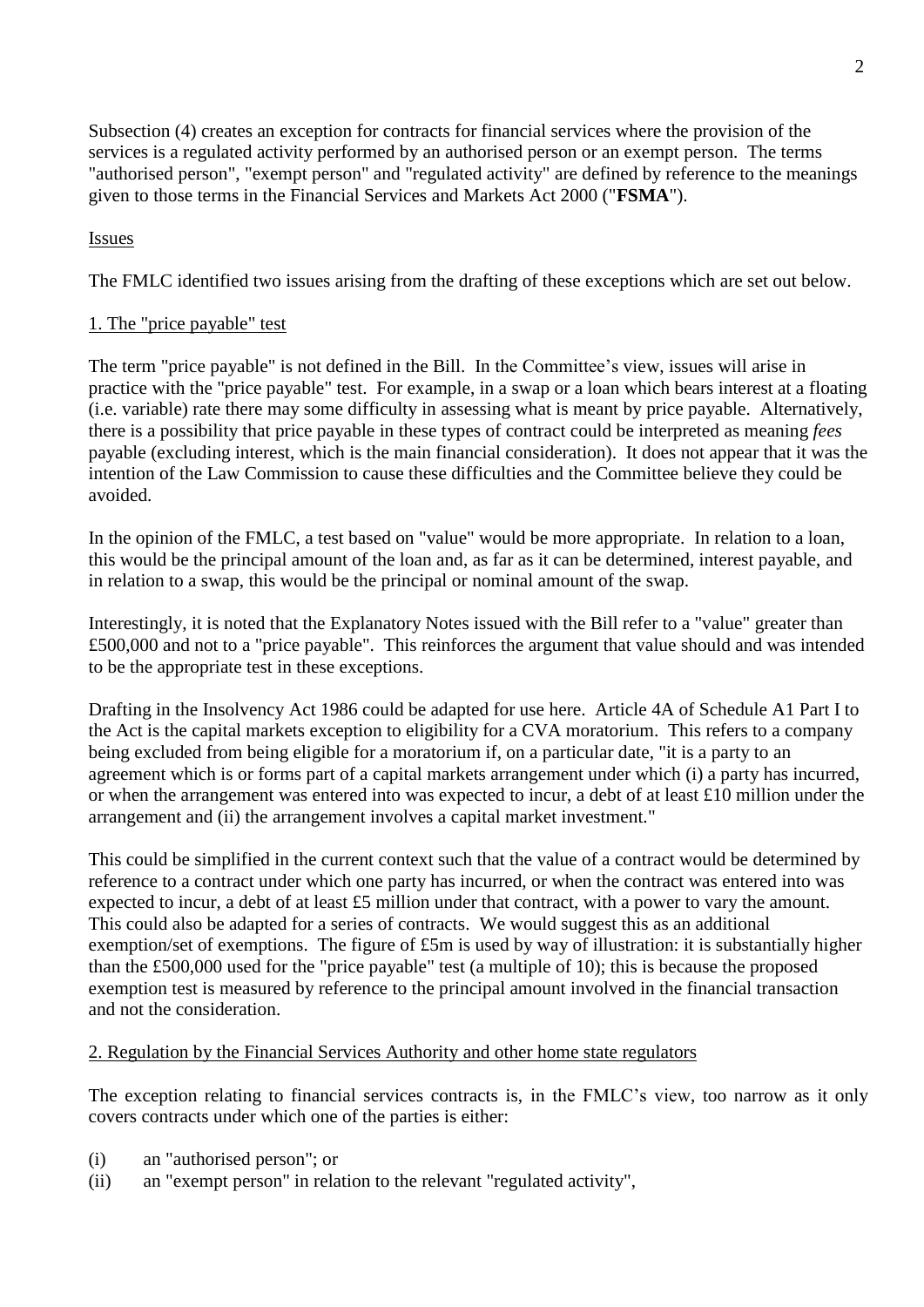(each as defined in the Financial Services and Markets Act 2000 "**FSMA**").

An authorised person, as defined in section 31 of FSMA, in essence means:

- (i) a person who has a permission from the Financial Services Authority to carry on one or more regulated activities;
- (ii) an EEA firm authorised under Schedule 3 this, in short, means credit, investment, insurance, collective investment scheme, management and insurance mediation firms who have been authorised by their home state regulator<sup>3</sup> and have obtained a passport under the relevant EU directive to provide services or establish a branch in the UK;
- (iii) a Treaty firm authorised under Schedule  $4 \text{this}$ , in short, means a Treaty firm<sup>4</sup> which has received authorisation to carry on the regulated activity by its home state regulator<sup>5</sup> on terms providing equivalent protection to the UK regime and where the activity is not passportable under (ii) above:
- $(iv)$  a person who is otherwise authorised under FSMA, i.e. the Society of Lloyds<sup>6</sup>, UK OEICs and the operators, trustees and depositaries of recognised EU collective investment schemes<sup>7</sup>.

A person is exempt for particular regulated activities if either:

- (i) it is within an exemption order made by the Treasury<sup>8</sup>;
- (ii) it is an appointed representative of an authorised person<sup>9</sup>; or
- (iii) it is a recognised investment exchange or clearing house in respect of which a recognition order is in force in relation to the relevant regulated activity $10$ .

Most financial institutions in the U.K. will be subject to the regulation of the FSA, or exempt in one of the above categories but the law must not apply unfairly across regulated financial markets which allow participation of persons not so authorised or exempt, whether they deal with a regulated or exempt institution or with each other: therefore transactions which take place in regulated markets between persons who are neither authorised nor exempt also need to be certain. It is crucial to the fair, efficient and proper operation of such markets that all participants are bound strictly by the terms of the contracts they enter into. Individuals and small businesses who participate must not be put in a more privileged position than any other participant. In our view, there should be no detriment to such individuals, because, as the Law Commission has recognised, there is regulation governing their participation in such markets.

 $\overline{3}$ <sup>3</sup> Home state regulator here means the competent authority (within the meaning of the relevant single market directive) of an EEA State (other than the UK) in relation to the EEA firm concerned (paragraph 5 of Schedule 3 Part II of FSMA).

<sup>&</sup>lt;sup>4</sup> Treaty firm means a person whose head office is in an EEA State other than the UK and which is recognised under the law of that State as its national.

<sup>&</sup>lt;sup>5</sup> Home state regulator here means the competent authority of the firm's home state for the purpose of its home state authorisation (paragraph 1 of Schedule 4 to FSMA).

<sup>6</sup> Section 315 of FSMA.

<sup>7</sup> Schedule 5 to FSMA.

<sup>8</sup> Section 38 of FSMA.

 $\overline{Q}$ Section 39 of FSMA.

<sup>&</sup>lt;sup>10</sup> Section 285 of FSMA.